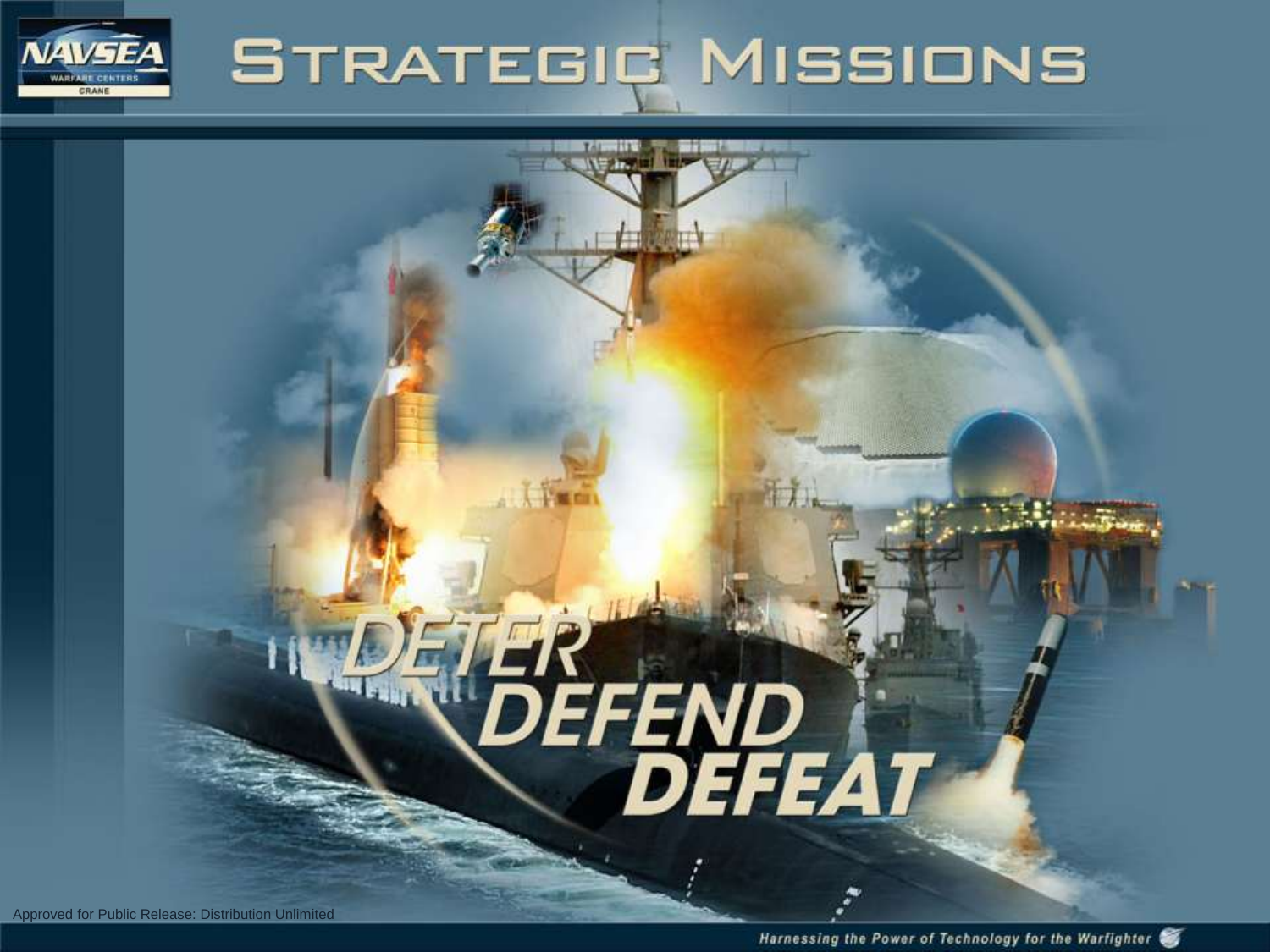

# Joint Services Power Expo ARPA-E BEEST & NSWC Crane

# **Advancing Power Systems Technology**

**David G. Miller Manager, Test and Evaluation Branch, Energy, Power & Interconnect Div., NSWC Crane May 2-5, 2011**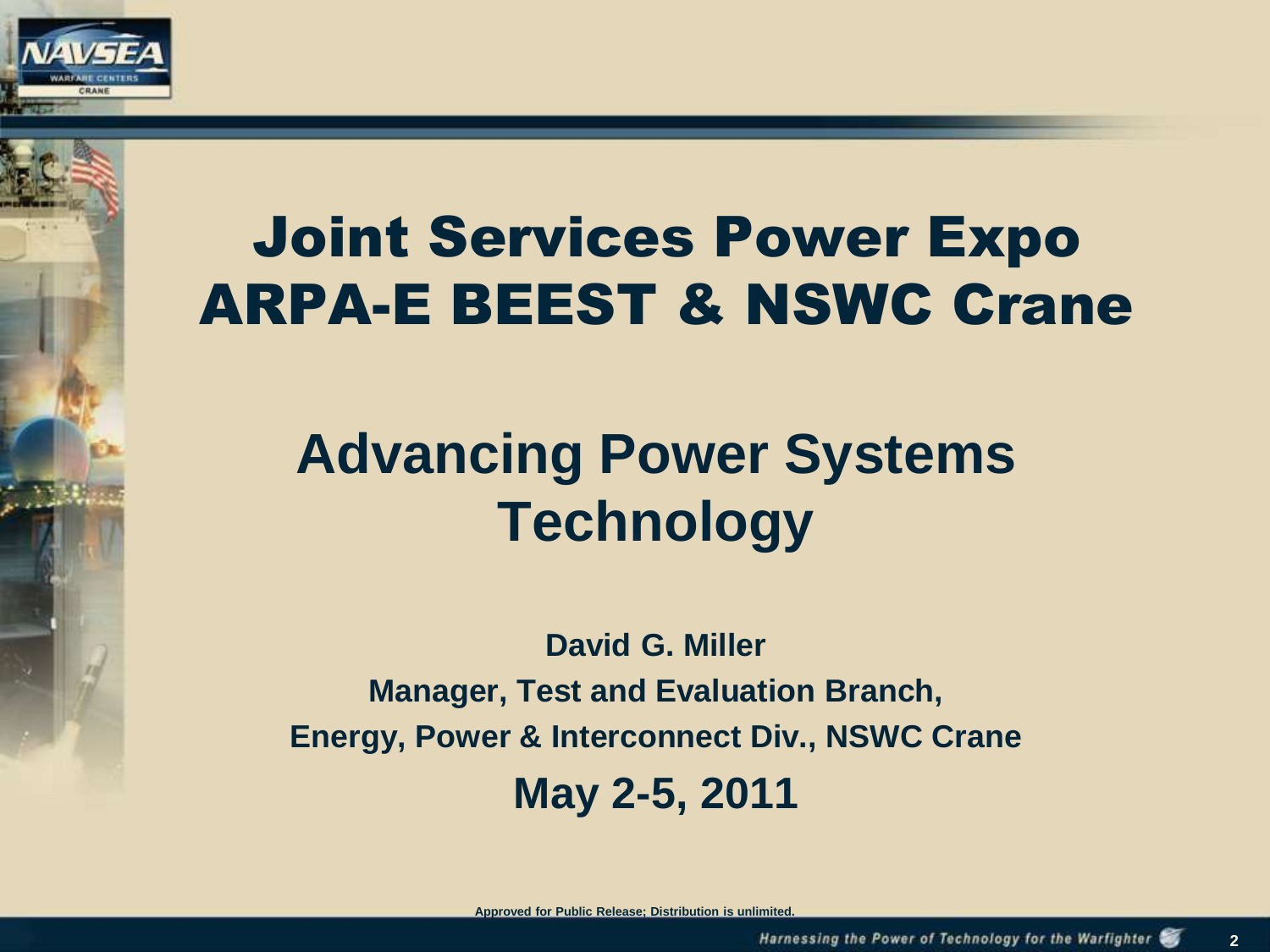

- **America Competes Act establishes Advanced Research Projects Agency-Energy (ARPA-E) in 2007**
- **Funded \$400M in 2009 by American Recovery and Reinvestment Act**
- **ARPA-E mission is to fund projects that will enhance the economic and energy security of the U.S., and ensure that the U.S. sustains a technological lead in developing and deploying advanced energy technologies**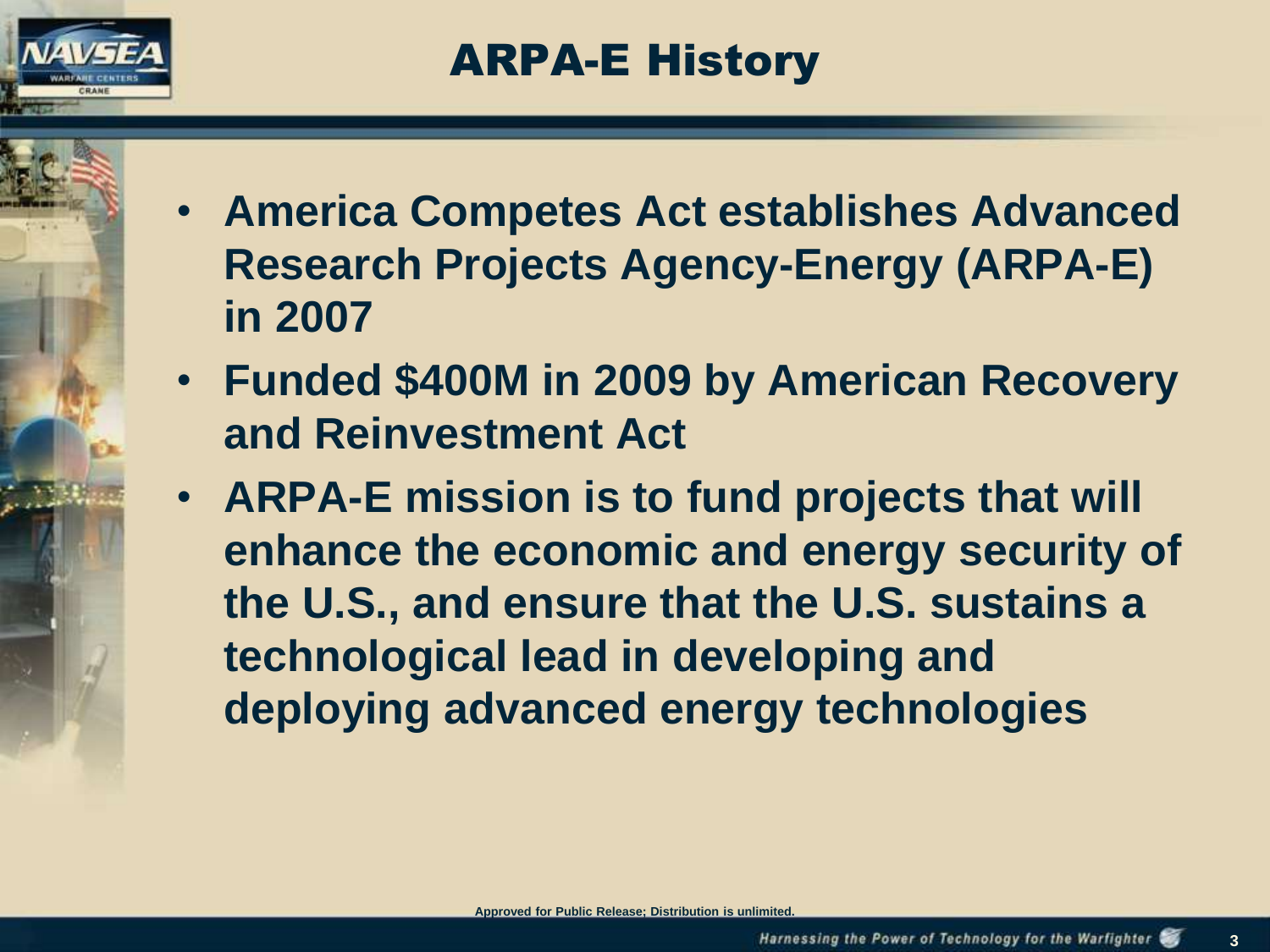

- **Funding High Risk/High Reward R/D projects that may not otherwise be pursued due to high risk of failure**
- **Cross disciplinary approach using government labs, private industry and academia**
- **Selected performers will be funded with deliverables/milestones being actual power systems that can be measured for success against program metrics**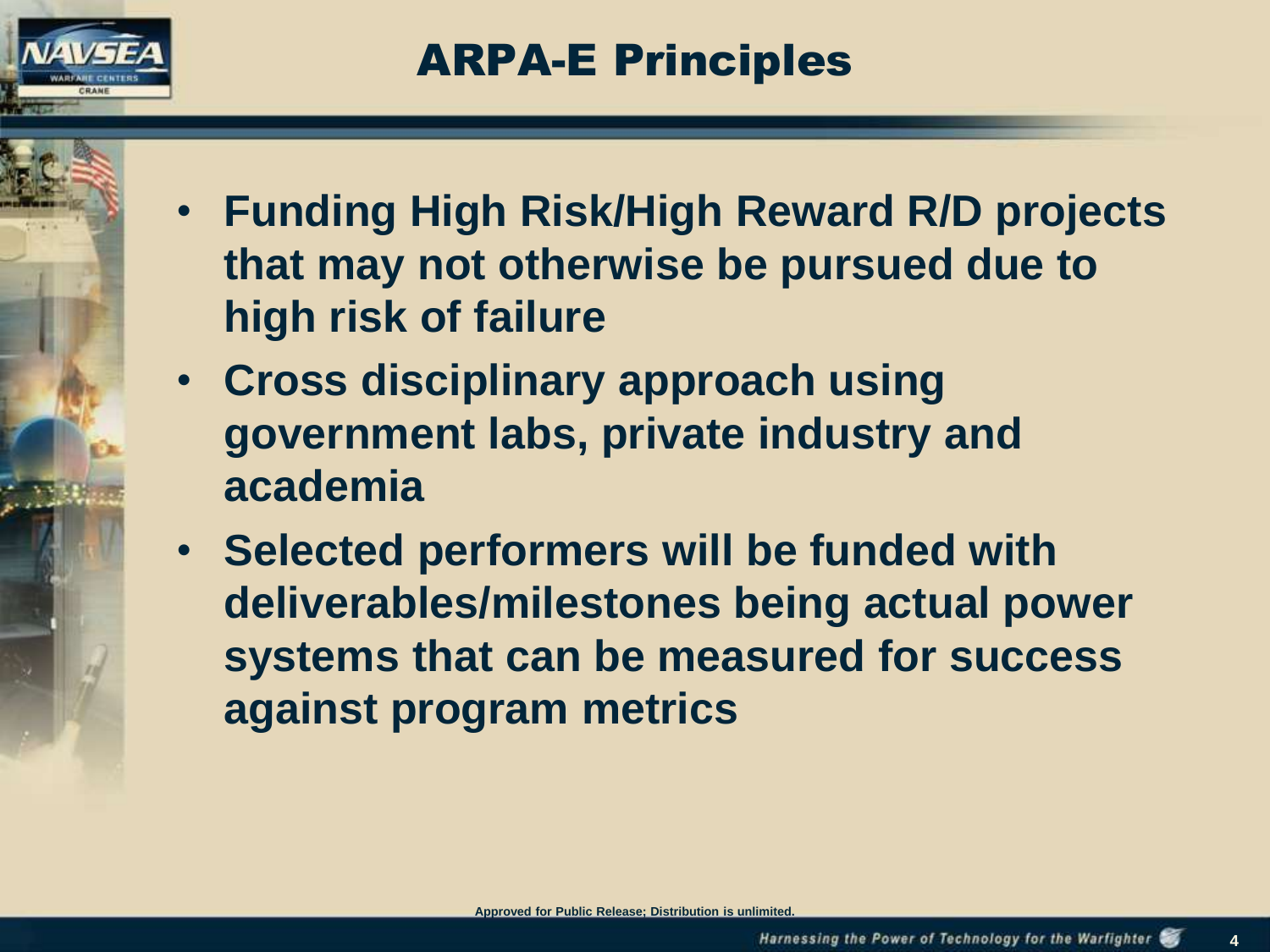

- **Innovative Materials & Processes for Advanced Carbon Capture Technologies (IMPACCT) Electrofuels**
- **Grid-Scale Rampable Intermittent Dispatchable Storage (GRIDS) Microgrid Technology**
- **Agile Delivery of Electrical Power Technology (ADEPT) Power Transmission / Control**
- **Building Energy Efficiency Through Innovative Thermodevices (BEET-IT)**
- **Batteries for Electrical Energy Storage in Transportation (BEEST) Advanced Power Systems**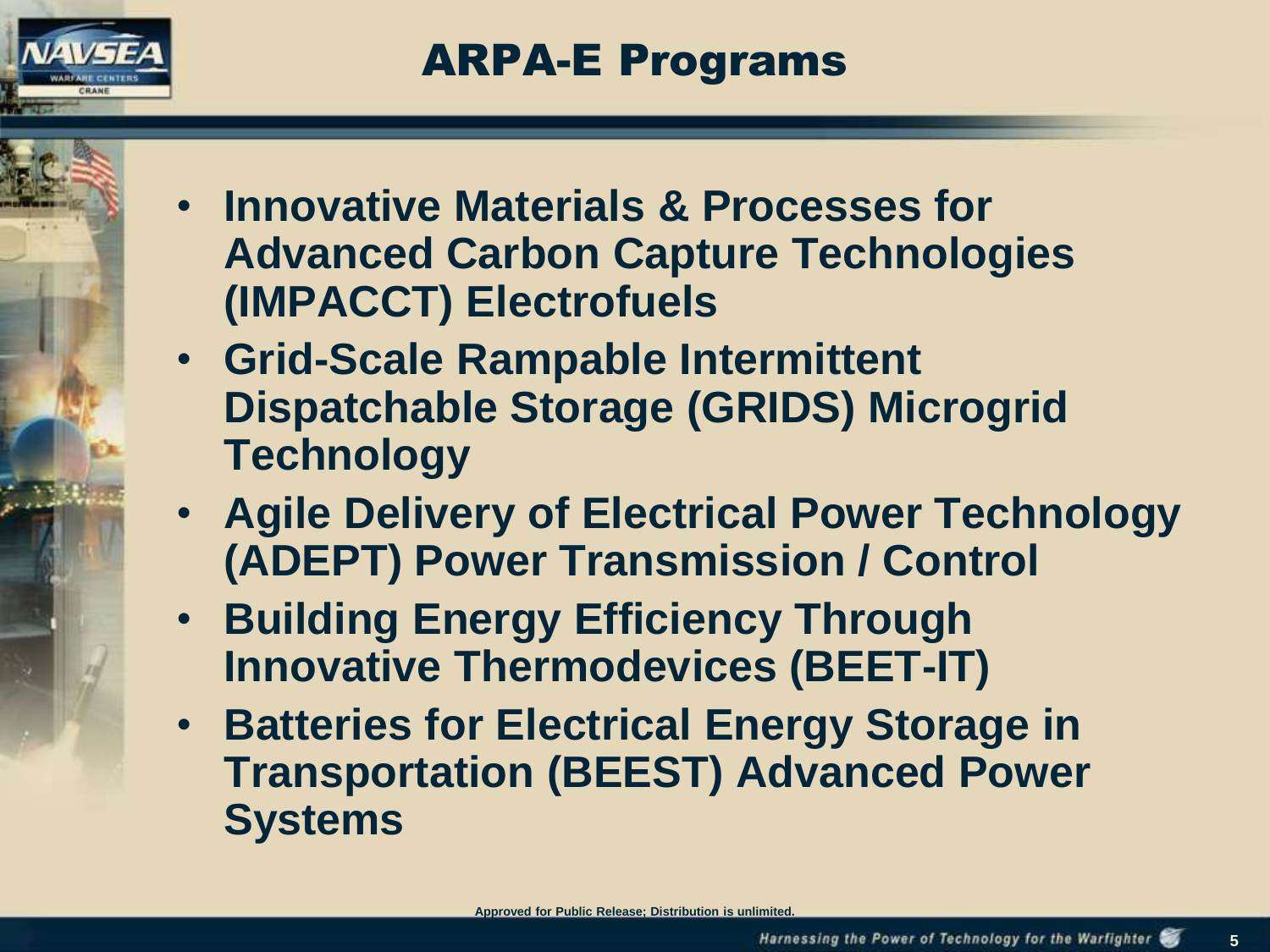

- **In line with the DoE / DoD overarching MoU of July 2010**
- **BEEST purpose is to develop and test new, next generation power systems and provide benefits to US Industry.**
- **The Energy Power & Interconnect Technologies Division, Test & Evaluation Branch at Crane Division Naval Surface Warfare Center will work with ARPA-E and their performers to develop program specifics and independently verify/validate BEEST test assets compared to actual test metrics.**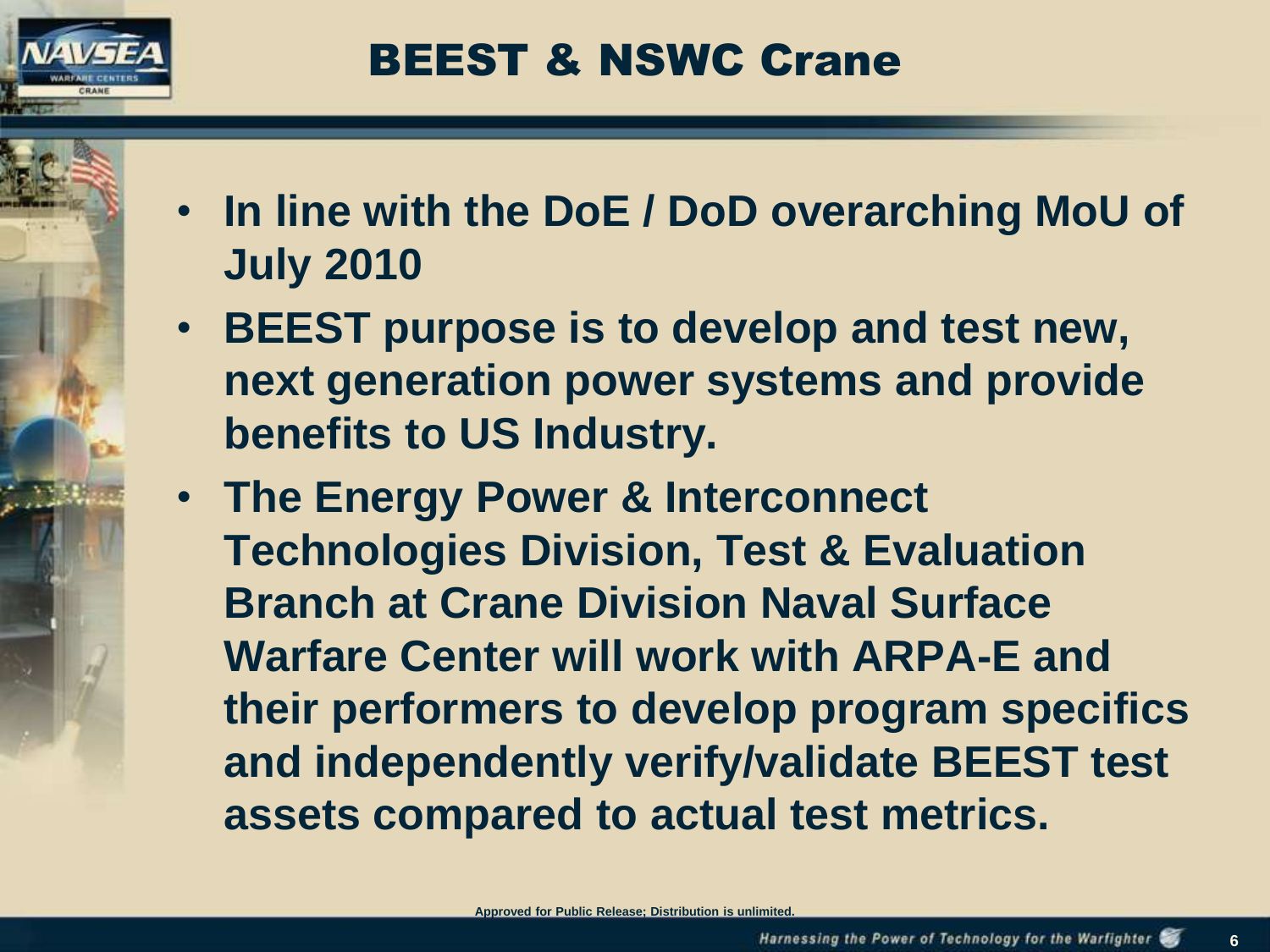

## ARPA -E BEEST Metrics for Success

- **Specific Energy Density – 400Wh/Kg** – **Cell Value @C/3**
- **Volumetric Energy Density – 600Wh/L**
	- **Cell Value @C/3**
- **Volumetric Power Density – 1200W/L**
	- **Cell 80% DOD, 30 Sec**
- **Specific Power Density – 800W/Kg**
	- **Cell 80% DOD, 30 Sec**
- **Cycle Life**
	- **1000 @ 80% DOD**
- **Temperature Tolerance**
	- **-30C to 65C**
- **Self Discharge**
	- **< 15% / Month**
- **Safety**
	- **Over Charge, Heat, Crush**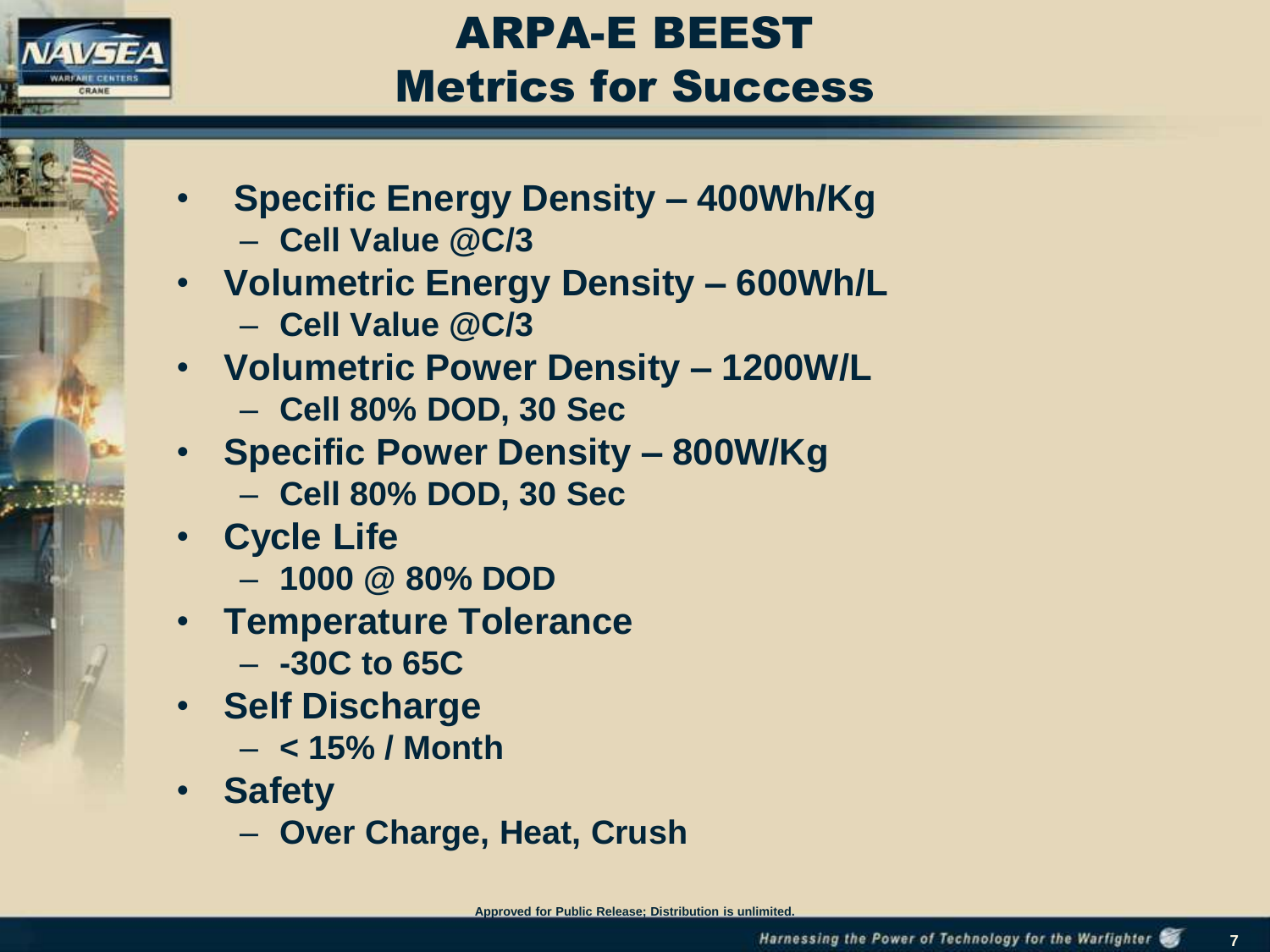

#### BEEST Performers

- **MIT**
- **Fastcap**
- **Pellion**
- **Recapping Inc**
- **Inorganic Materials**
- **Planar Energy**
- **Missouri Institute of Tech**
- **Sion**
- **Arizona State University**
- **Envia**
- **Applied Materials**
- **Stanford University / Honda Support**
- **Polyplus**
- **ReVolt**
- **Eagle Picher**
- **BNL**
- **Max Power**
- **Nanolab**
- **A123**
- **Rutgers University**
- **NREL**
- **U of Florida/Florida Central**
- **U of Colorado Boulder**
- **UC SanDiego**
- **U of South Florida**
- **Penn State**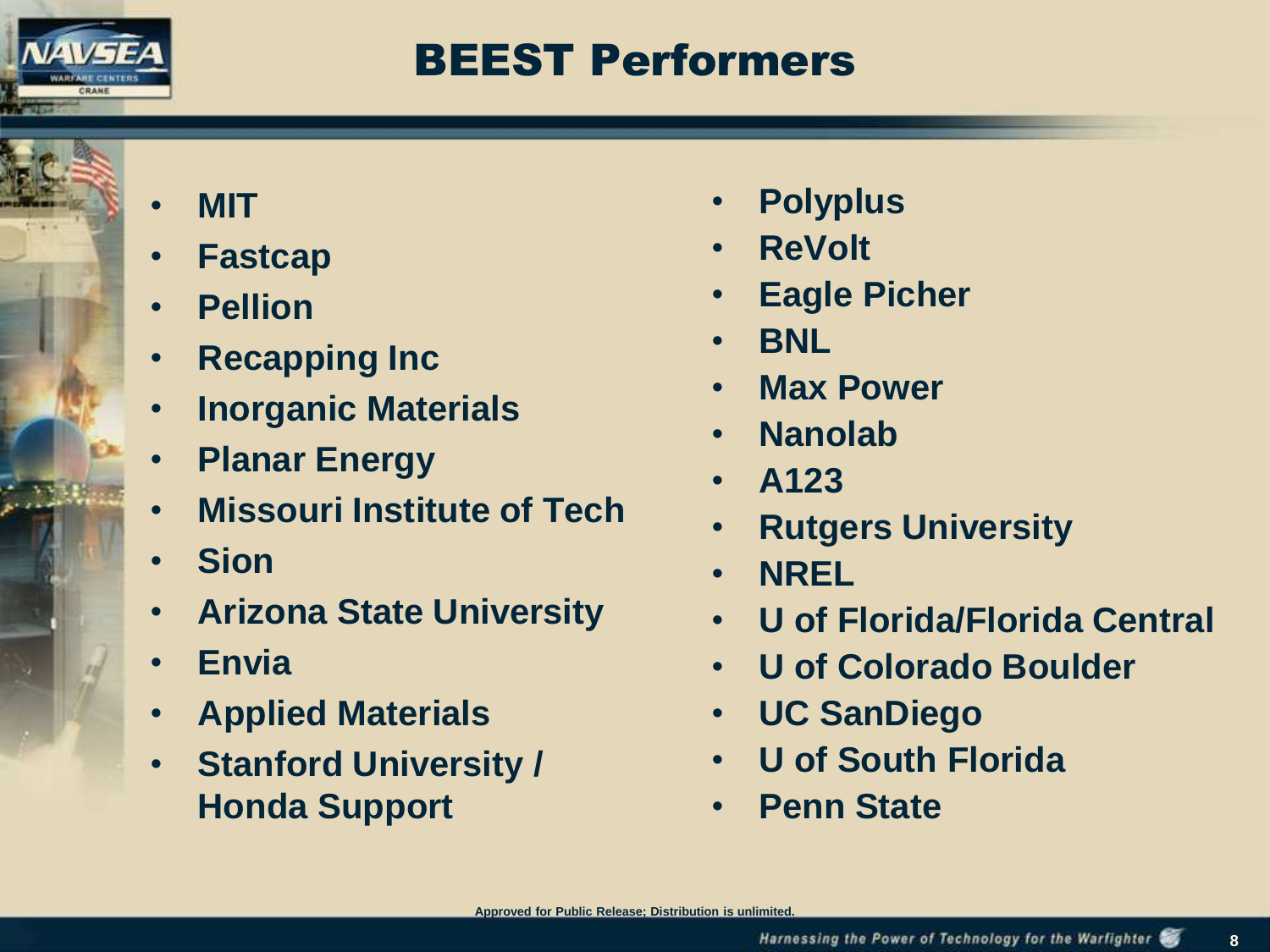

## BEEST Performer Ideas & Concepts

- **All Electron Power System**
- **Solid State Power System**
- **Using Additional Valence Electrons**
- **Semi Solid and Fluidic Batteries**
- **Protonic Electrochemical Capacitors**
- **Lithium Air**
- **Sodium Power Systems**
- **Advanced Lithium Ion/Polymer**
- **And Others**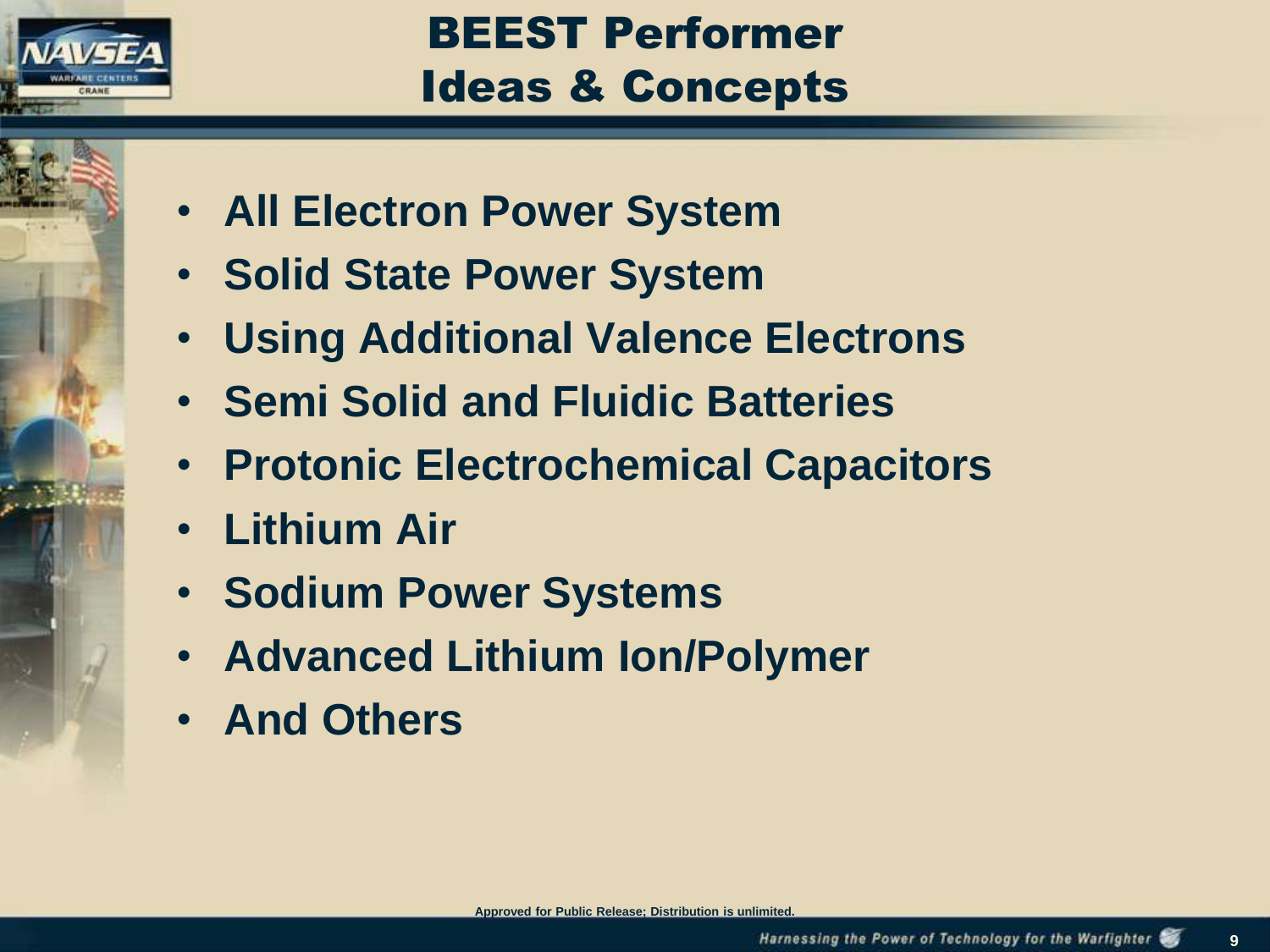

#### Networking for Greatest Benefit

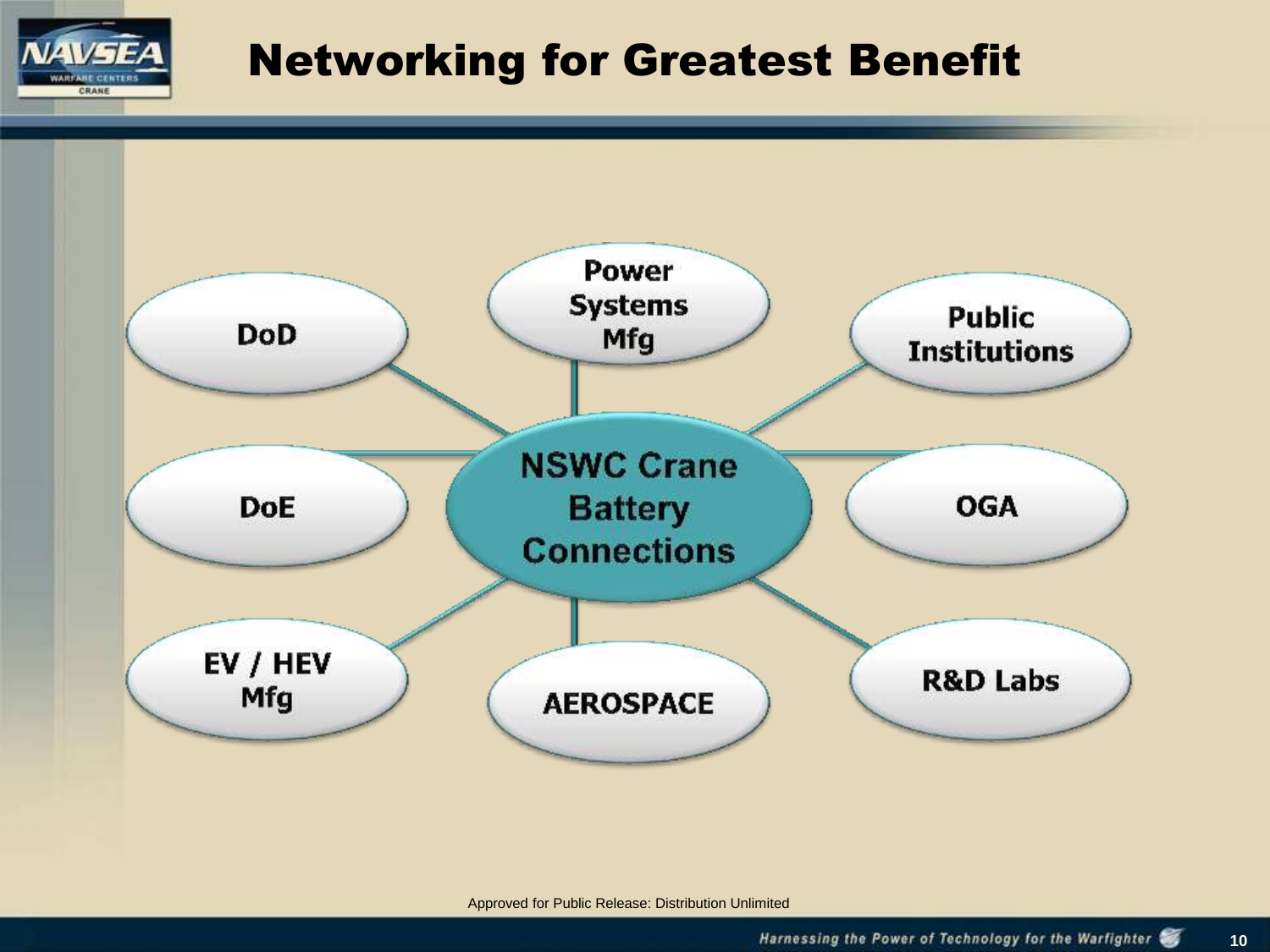### Energy, Power & Interconnect Technologies Division Formal Charters

- **NAVSEA Center of Excellence on Batteries**
- **Technical Direction Agent (TDA) for Standard Missile Batteries**
- **Cognizant Field Activity (CFA) for Aircraft Batteries**
- **TDA for Navy Special Warfare Batteries**
- **ISEA for Submarine Batteries**
- **MoU for Army Missile Command Batteries**
- **Interagency Agreement With FAA**
- **ISEA for SDV Batteries**
- **TDA for ASDS Batteries**
- **Interagency Agreement With DoE**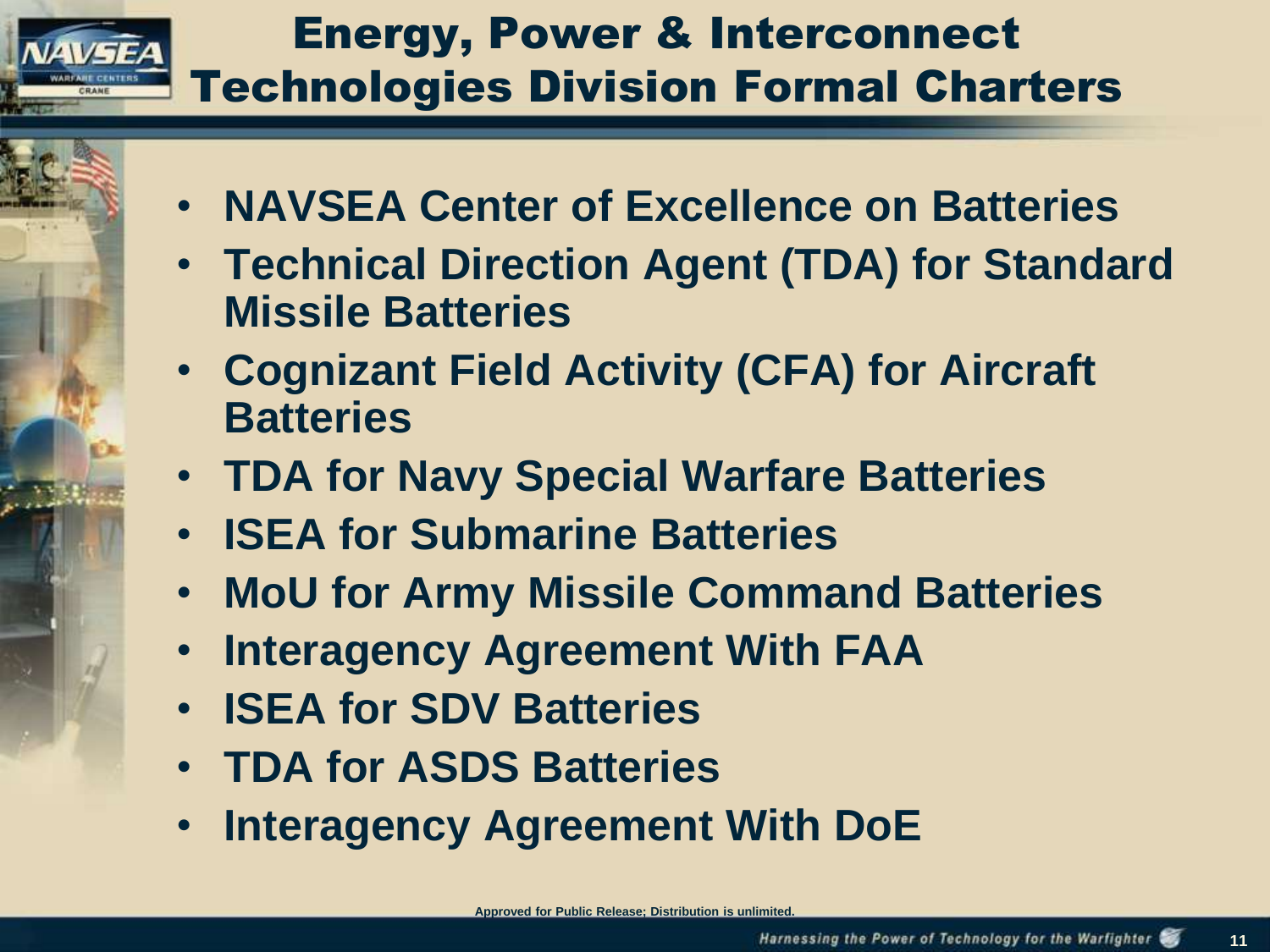

## Energy, Power & Interconnect Technologies Division Capabilities

- **Over 2000 Work Years experience**
- **~ 153 Personnel**
- **~ 60% are Engineers and Scientists; 6 PhD's**
- **Unbiased Independent Test Lab**
- **Established Government / Industry Team**
- **NOSSA Technical Agent for lithium battery safety.**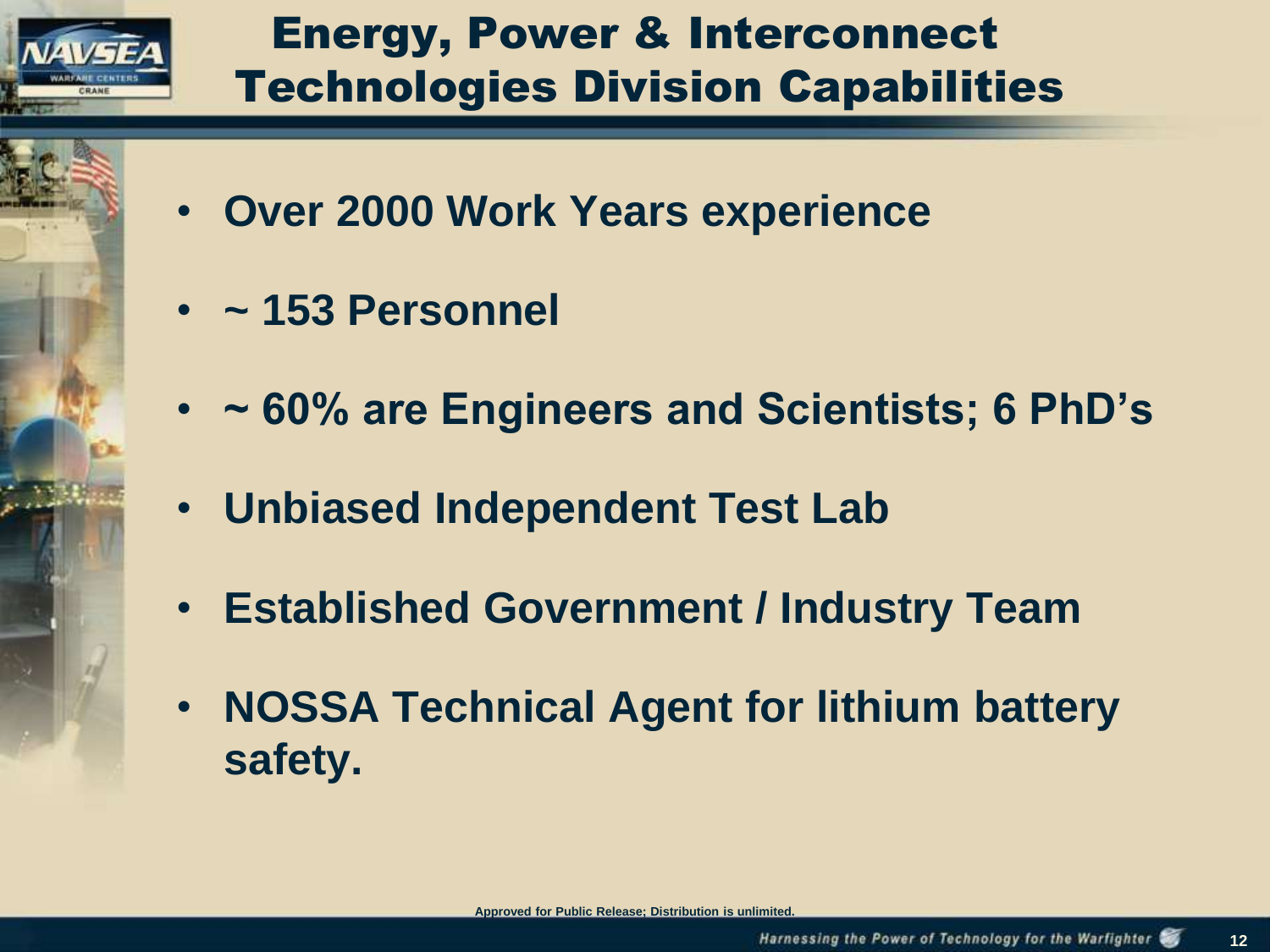

### Electrochemistry Experience Battery Types

| <b>Alkaline</b><br>(Sealed/Vented)                                                                                                                                                        | Lithium<br>(Reserve/Active)                                                                                                                                                                                                        | <b>Thermal</b>                                                                                                                                                                                                                                                                     |
|-------------------------------------------------------------------------------------------------------------------------------------------------------------------------------------------|------------------------------------------------------------------------------------------------------------------------------------------------------------------------------------------------------------------------------------|------------------------------------------------------------------------------------------------------------------------------------------------------------------------------------------------------------------------------------------------------------------------------------|
| Aluminum-Oxygen (Air)<br>Cadmium-Oxygen (Air)<br><b>Carbon-Zinc</b><br><b>Mercury-Cadmium</b><br><b>Mercury-Zinc</b><br><b>Nickel-Zinc</b><br><b>Nickel-Iron</b><br><b>Nickel-Cadmium</b> | <b>Carbon Monofluoride</b><br><b>Copper (II) Oxide</b><br><b>Copper Sulfide</b><br><b>lodine</b><br><b>lon</b><br><b>Iron Disulfide</b><br><b>Oxyhalide</b><br><b>Polymer</b><br><b>Sulfur Dioxide</b><br><b>Sulfuryl Chloride</b> | <b>Calcium/Calcium Chromate</b><br><b>Calcium/Potassium Di chromate</b><br><b>Lithium Iron/Iron Disulfide</b><br><b>Lithium Aluminum/Iron Disulfide</b><br><b>Lithium Silicon/Iron Disulfide</b><br><b>Lithium Silicon/Cobalt Disulfide</b><br><b>Magnesium/Vanadium Pentoxide</b> |
| Nickel-Hydrogen<br><b>Nickel-Metal Hydride</b>                                                                                                                                            |                                                                                                                                                                                                                                    | <b>Lead-Acid</b>                                                                                                                                                                                                                                                                   |
| <b>Silver-Zinc</b><br><b>Silver-Cadmium</b>                                                                                                                                               | <b>Thionyl Chloride</b><br><b>Vanadium Pentoxide</b>                                                                                                                                                                               | <b>Absorbed Electrolyte</b>                                                                                                                                                                                                                                                        |
| Silver-Hydrogen<br><b>Silver-Metal Hydride</b><br><b>Silver-Iron</b><br><b>Zinc-Manganese Dioxide</b><br>Zinc-Oxygen (Air)                                                                | <b>Other</b>                                                                                                                                                                                                                       | <b>Antimony Grid</b><br><b>Calcium Grid</b><br><b>Gel Electrolyte</b><br><b>Flooded Electrolyte</b><br><b>Pure Lead Grid</b>                                                                                                                                                       |
|                                                                                                                                                                                           | <b>Seawater</b><br><b>Ammonium</b><br>Sodium-Sulfur                                                                                                                                                                                |                                                                                                                                                                                                                                                                                    |

Capacity Ranges: 0.03 to Tens of Thousands of Ah

L

Approved for Public Release: Distribution Unlimited

.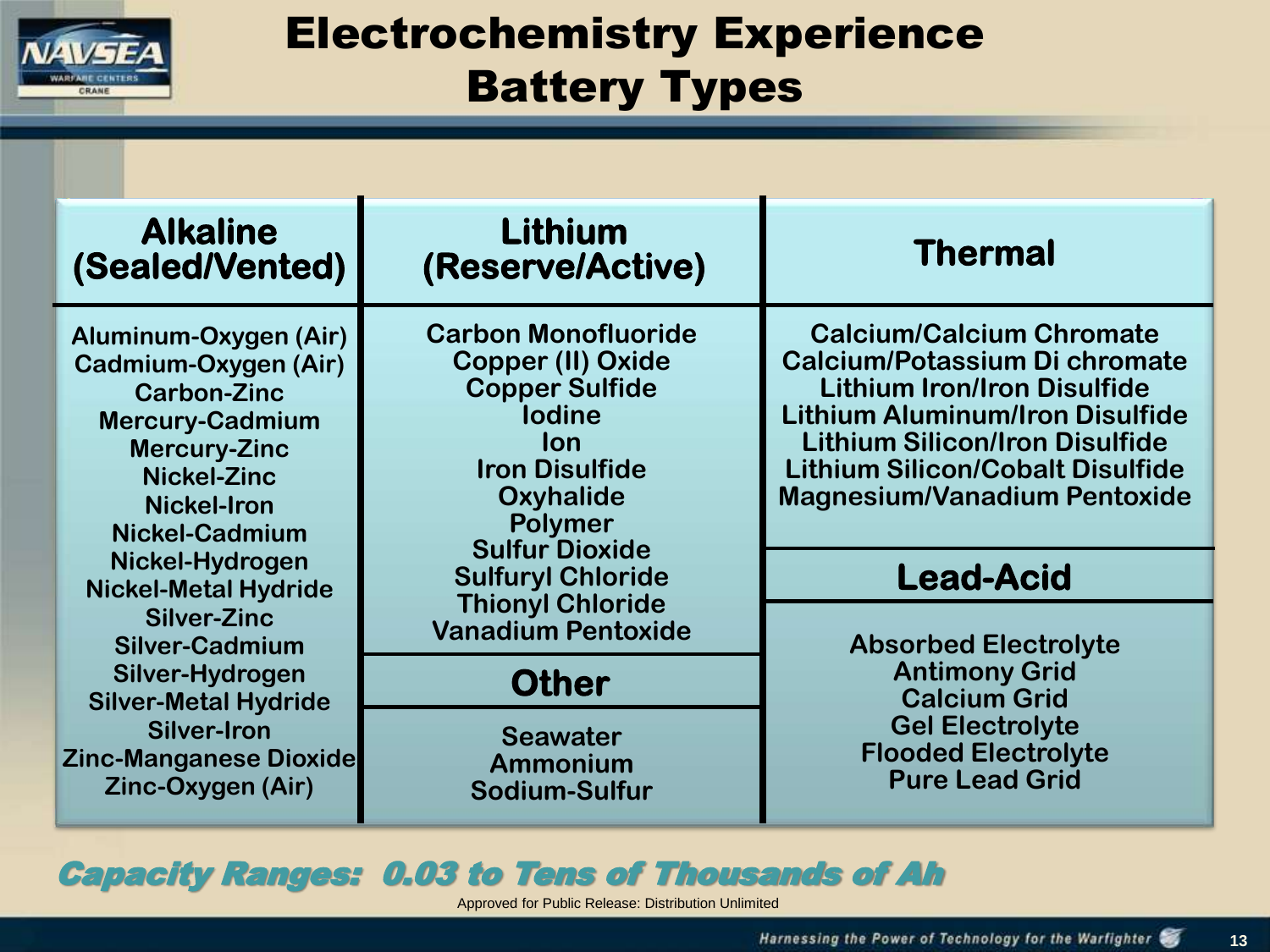

#### Energy Power & Interconnect Technologies Division



Approved for Public Release: Distribution Unlimited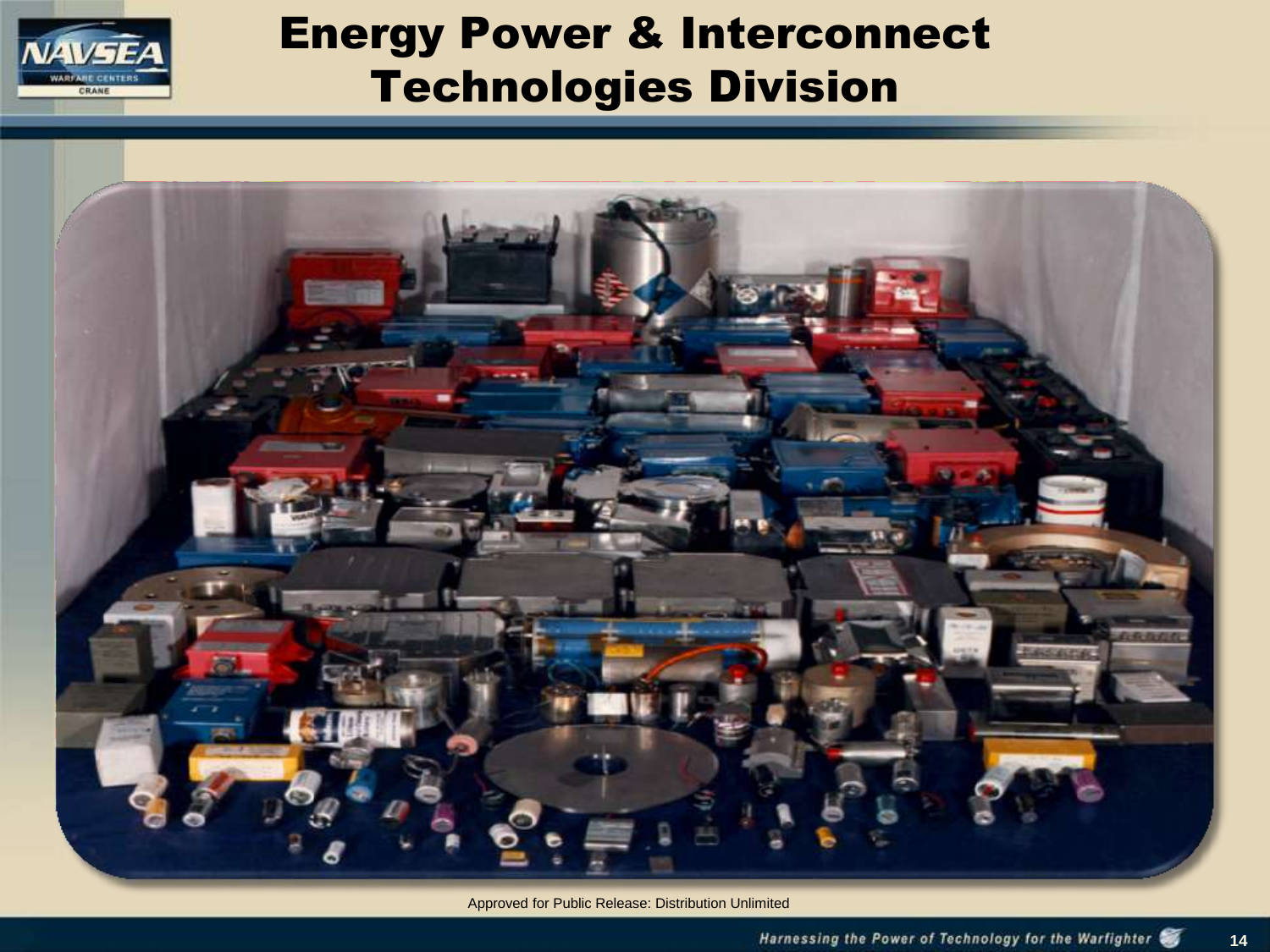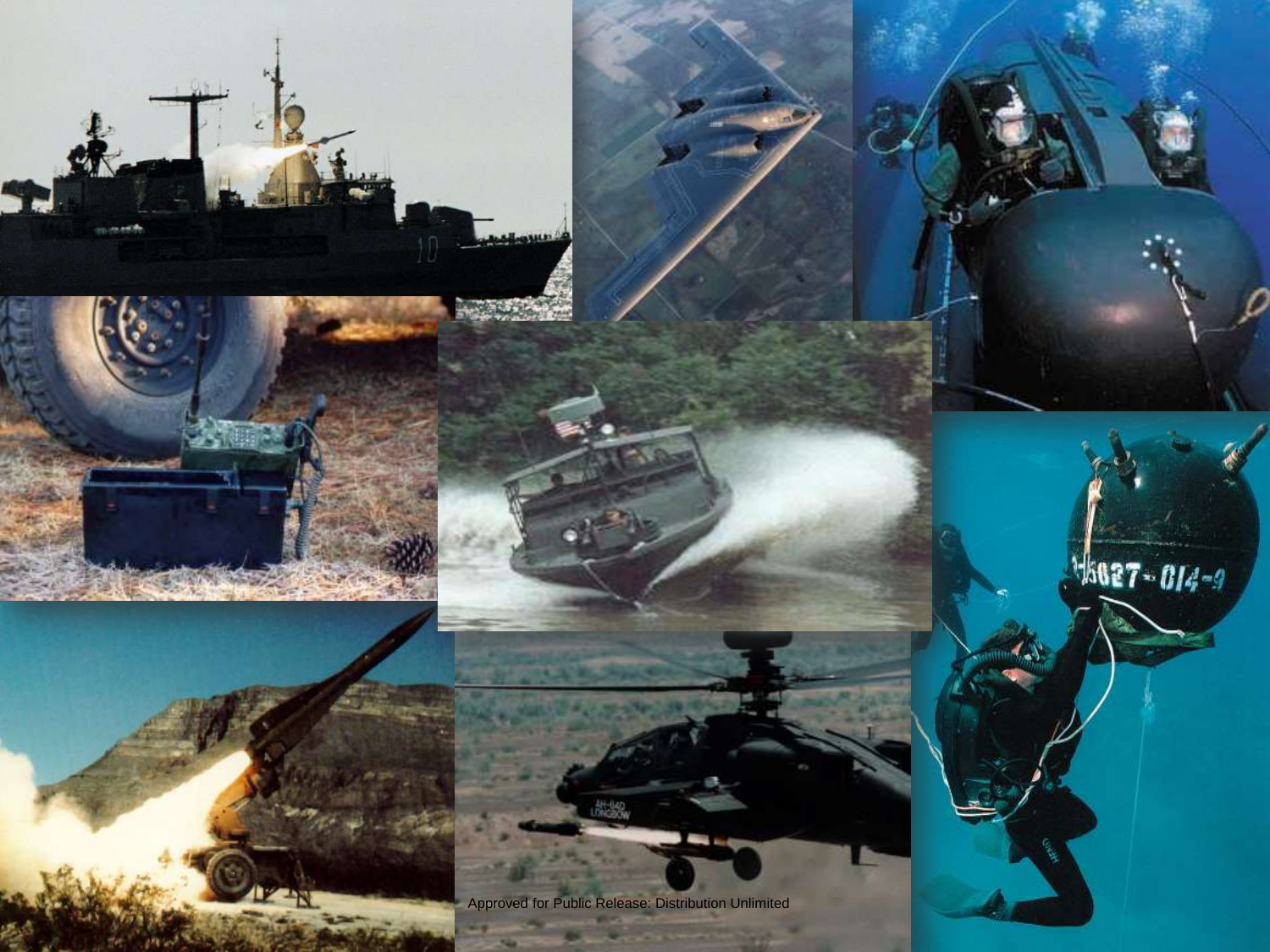

### Equipment & Facilities **Capabilities**

- **21 Custom Test Control Systems**
- **27 COTS Test Systems (Arbin, Bitrode Maccor PEC, TSC, EDA)**
- **Electronic Loads and Power Supplies up to 80 KW (240Vdc/300A; 120Vdc/600A)**
- **Full Environmental Test Capabilities**
- **Unlimited Abuse and Safety Test Capabilities**
- **Dissection and Materials Analysis Capabilities**
- **Unique High Energy Battery Test Facility**
- **Remote Ordnance Test Range**
- **Remote Underwater Test Range**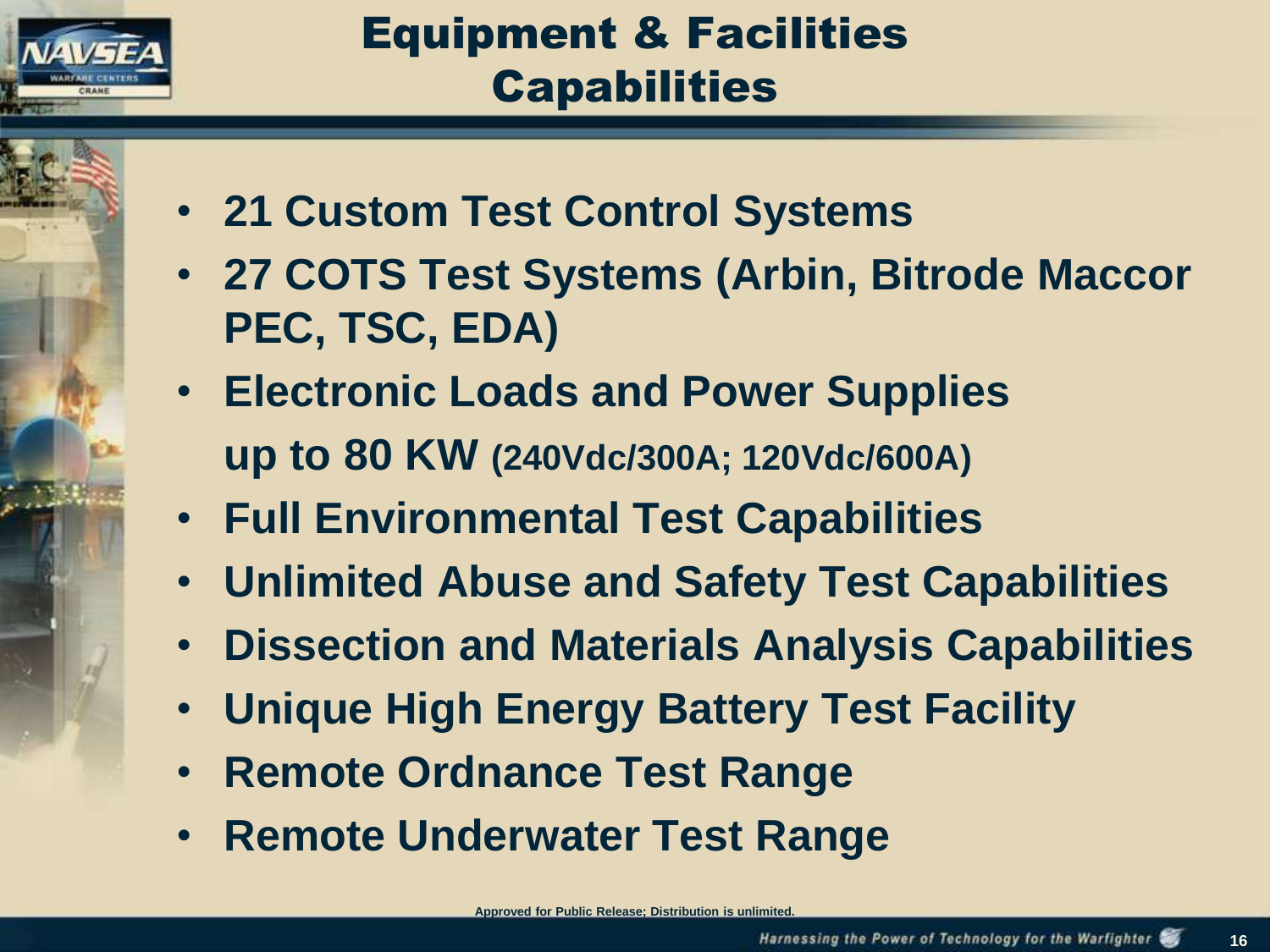

#### Equipment & Facilities **Capabilities**







#### Nail Penetration

Shock & Vibration



Temp, Altitude & **Humidity** 



#### Gas & Pressure



Acceleration

**17**

Approved for Public Release: Distribution Unlimited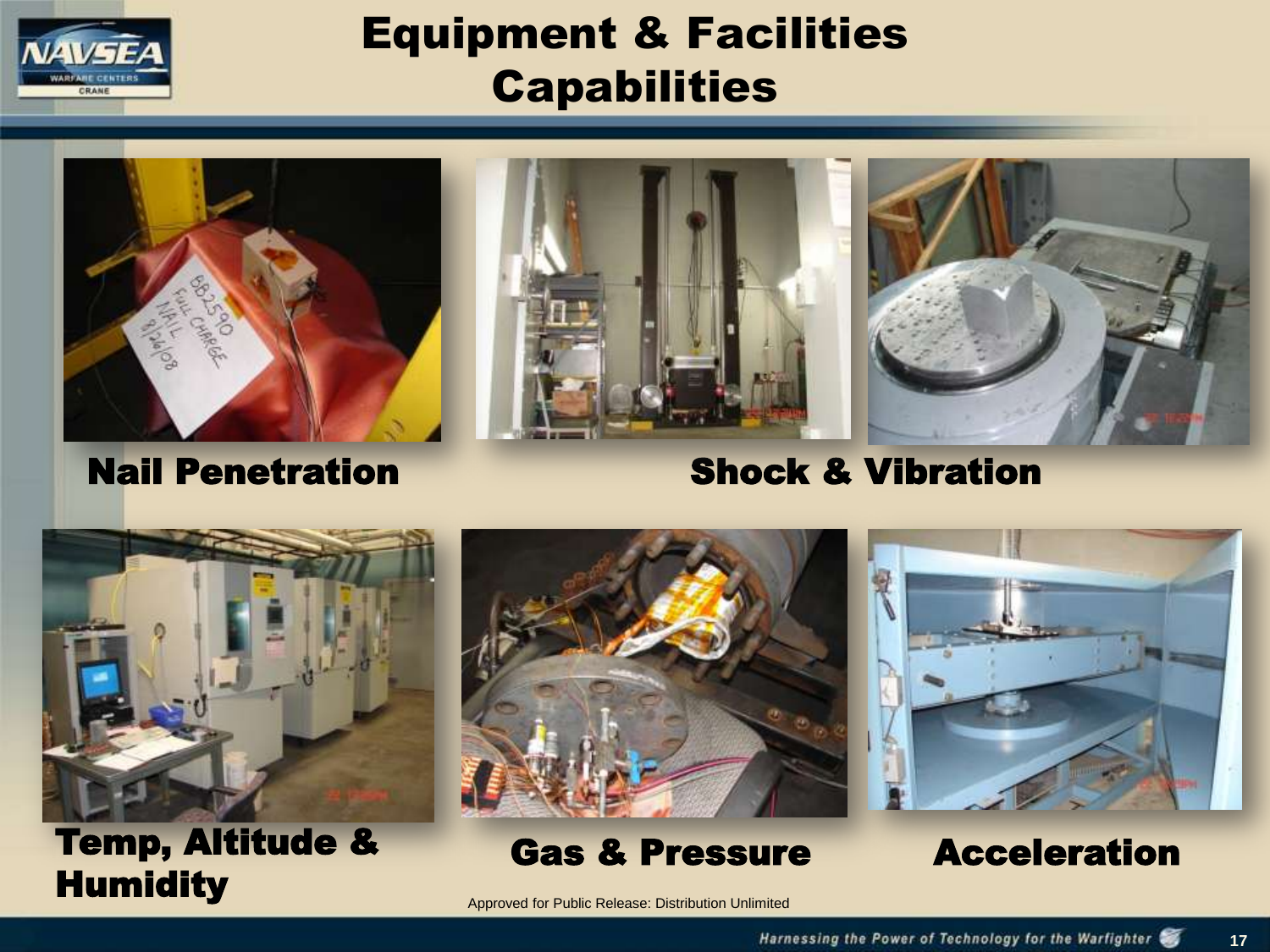

#### Conclusion

• **The NSWC Crane Division, Energy Power & Interconnect Technologies Division is proud and eager to be part of this new and exciting DoE ARPA-E technology advancement initiative**

#### • **ARPA-E Director:**

- **With the energy concerns of today, the Country cannot afford for this initiative to fail…..**
- **The success of ARPA-E BEEST will change the way we all live.**